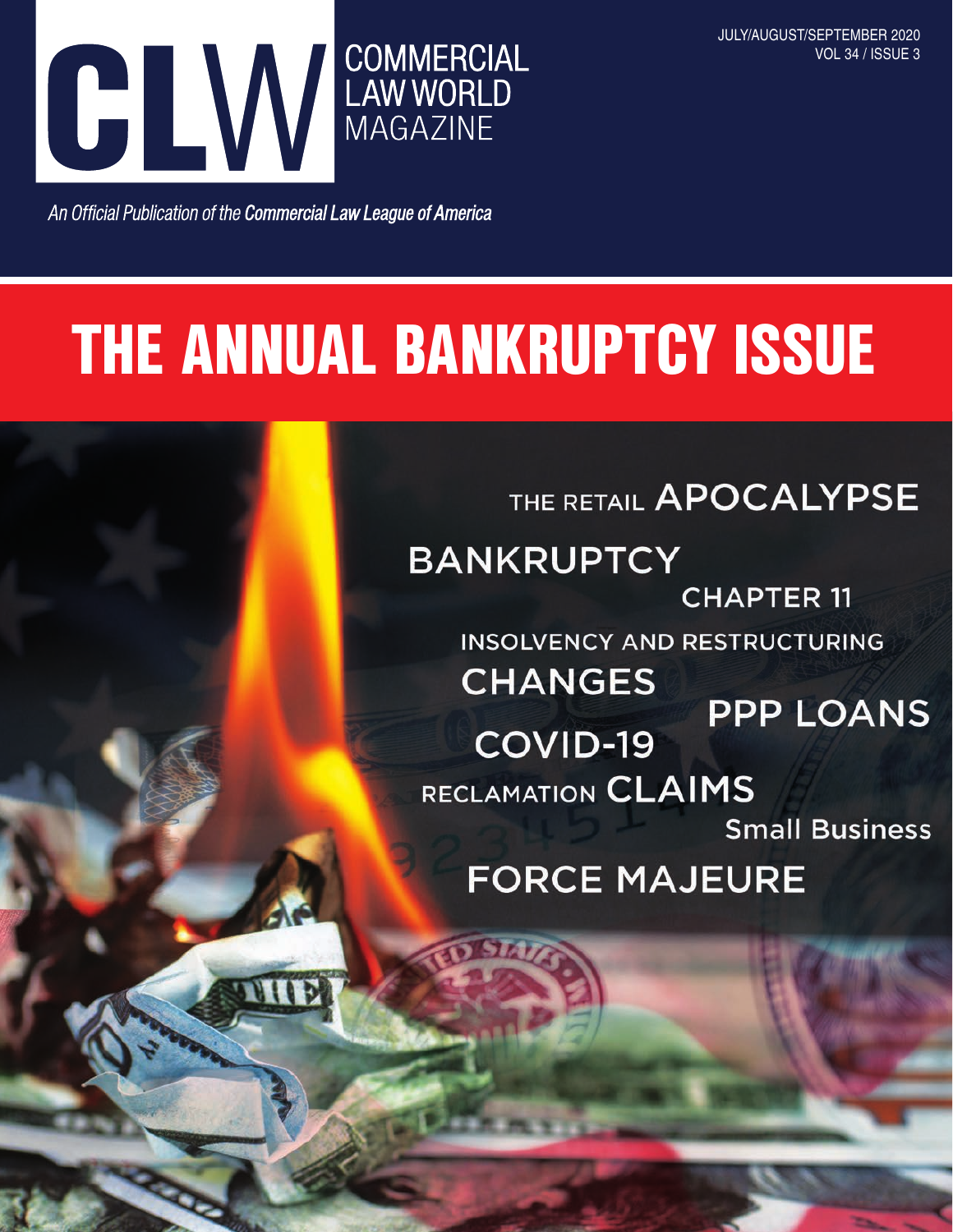

# WANT TO EARN A \$500 CREDIT? You can!

**Contact Dawn Federico today about our NEW Agency-Get-A-Certified-Agency referral program.**

**REFER an agency for certification and your agency will receive a \$500 credit\* when that agency becomes certified. Your \$500 credit can be used for a CLLA or IACC event. There are plenty of excellent events coming so be sure to be a part of this exciting offer!**

**Dawn Federico Associate Director 312.240.1400 dawn.federico@clla.org**





\*To qualify for the \$500 credit, the referring member agency must contact the prospective member agency. The referring agency must also contact Dawn Federico and provide their contact information for follow up to the prospect agency.